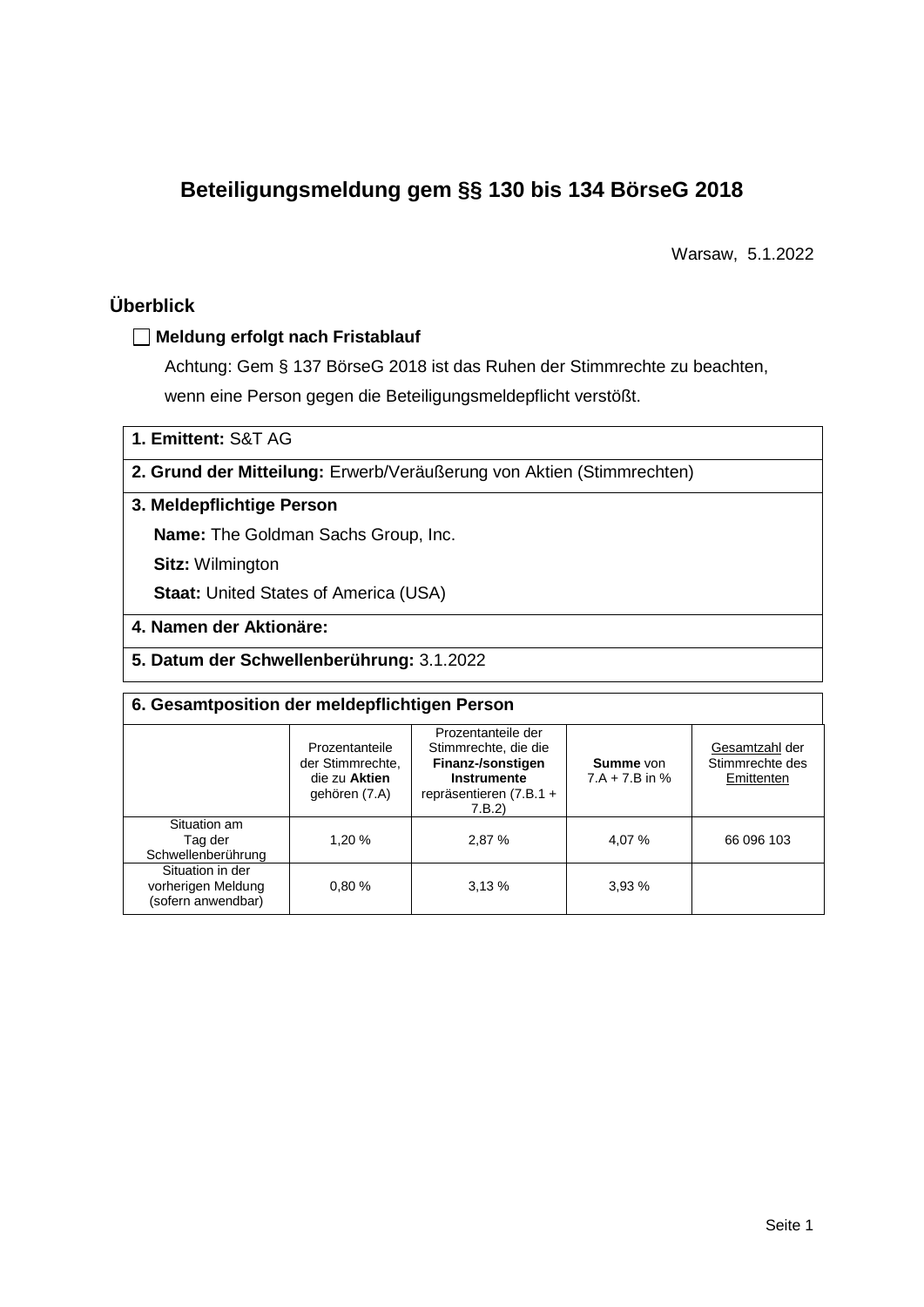# **Details**

# **7. Details über die gehaltenen Instrumente am Tag der Berührung der Schwelle:**

| A: Stimmrechte, die zu Aktien gehören |                                           |                                      |                                    |                                    |  |  |
|---------------------------------------|-------------------------------------------|--------------------------------------|------------------------------------|------------------------------------|--|--|
|                                       |                                           | Anzahl der Stimmrechte               | Prozentanteil der Stimmrechte      |                                    |  |  |
| <b>ISIN der Aktien</b>                | <b>Direkt</b><br>$(S$ 130 BörseG<br>2018) | Indirekt<br>$(S$ 133 BörseG<br>2018) | Direkt<br>$(S$ 130 BörseG<br>2018) | Indirekt<br>(§ 133 BörseG<br>2018) |  |  |
| AT0000A0E9W5                          | 795 016                                   |                                      |                                    | 1,20 %                             |  |  |
| Subsumme A                            | 795 016                                   |                                      | 1,20 %                             |                                    |  |  |

| B 1: Finanzinstrumente / sonstige Instrumente gem § 131 Abs 1 Z 1 BörseG 2018 |              |                |                                                         |                                  |  |  |
|-------------------------------------------------------------------------------|--------------|----------------|---------------------------------------------------------|----------------------------------|--|--|
| Art des Instruments                                                           | Verfalldatum | Ausübungsfrist | Anzahl der Stimmrechte<br>die erworben werden<br>können | Prozentanteil der<br>Stimmrechte |  |  |
| Securities Lending                                                            | n.a.         | n.a.           | 1 220 734                                               | 1.85 %                           |  |  |
|                                                                               |              | Subsumme B.1   | 1 220 734                                               | 1.85 %                           |  |  |

| B 2: Finanzinstrumente / sonstige Instrumente gem § 131 Abs 1 Z 2 BörseG 2018 |              |                |                                    |                           |                                     |  |
|-------------------------------------------------------------------------------|--------------|----------------|------------------------------------|---------------------------|-------------------------------------|--|
| Art des<br>Instruments                                                        | Verfalldatum | Ausübungsfrist | Physisches oder<br>Cash Settlement | Anzahl der<br>Stimmrechte | Prozentanteil<br>der<br>Stimmrechte |  |
| Swap                                                                          | 08.07.2030   | n.a.           | Cash                               | 660 285                   | 1.00 %                              |  |
| <b>Call Warrants</b>                                                          | 31.12.2030   | n.a.           | Cash                               | 17 357                    | 0.03%                               |  |
|                                                                               |              |                | Subsumme B.2                       | 677 642                   | 1,03 %                              |  |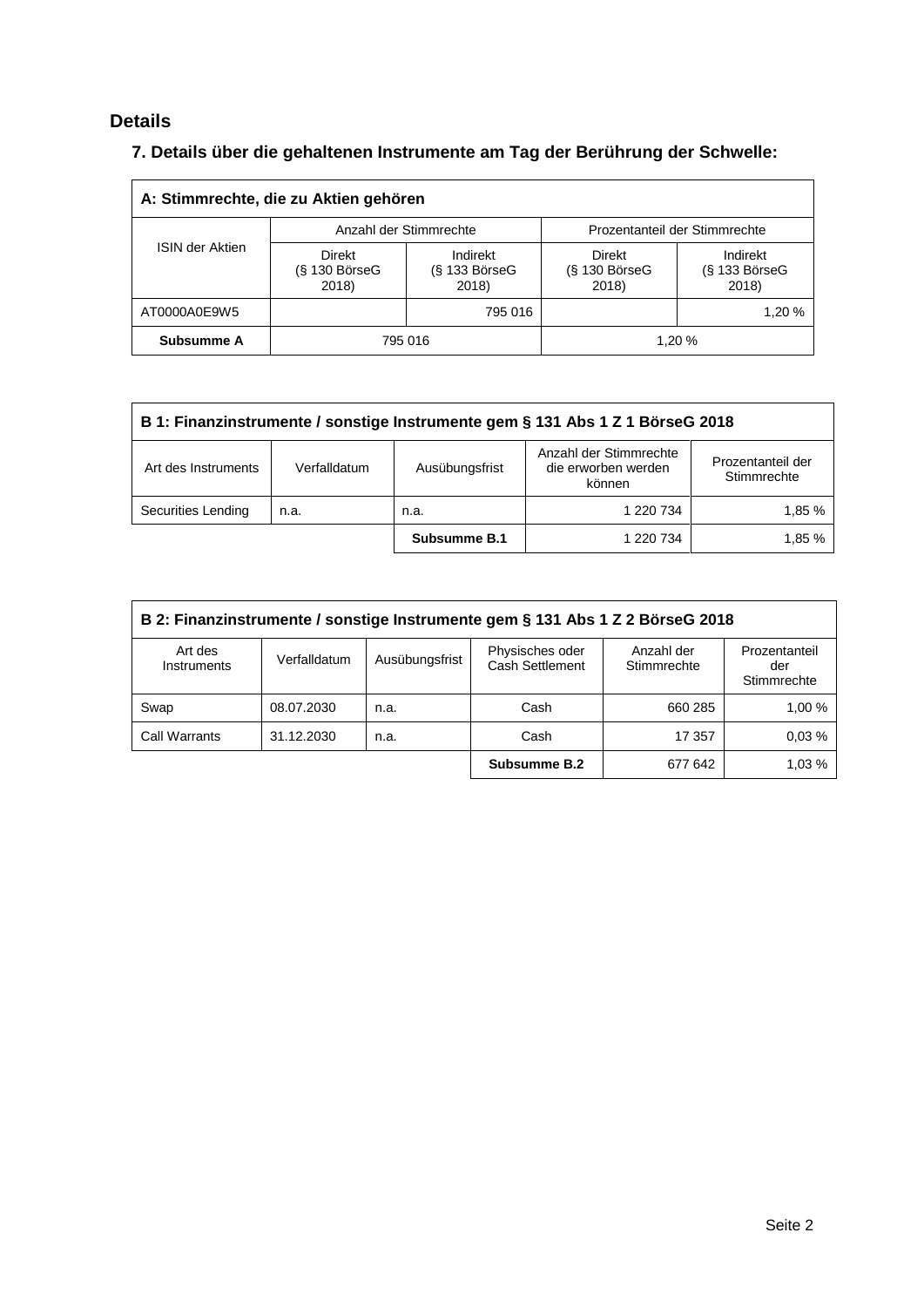### **8. Information in Bezug auf die meldepflichtige Person:**

Die meldepflichtige Person (Punkt 3) wird nicht von einer natürlichen/juristischen Person kontrolliert und kontrolliert auch keine andere Person, die direkt oder indirekt Instrumente am Emittenten hält.

 $\boxtimes$  Volle Kette der kontrollierten Unternehmen, über die die Stimmrechte und/oder Finanz-/sonstigen Instrumente gehalten werden, beginnend mit der obersten kontrollierenden natürlichen oder juristischen Person:

| Ziffer         | <b>Name</b>                                   | Direkt kontrolliert<br>durch Ziffer | Direkt gehaltene<br>Stimmrechte in<br>Aktien (%) | Direkt gehaltene<br>Finanz-<br>/sonstige<br>Instrumente (%) | Total von beiden<br>(% ) |
|----------------|-----------------------------------------------|-------------------------------------|--------------------------------------------------|-------------------------------------------------------------|--------------------------|
| 1              | The Goldman<br>Sachs Group,<br>Inc.           |                                     |                                                  |                                                             |                          |
| 2              | Goldman Sachs<br>(UK) L.L.C.                  | $\mathbf 1$                         |                                                  |                                                             |                          |
| 3              | Goldman Sachs<br>Group UK<br>Limited          | $\overline{2}$                      |                                                  |                                                             |                          |
| $\overline{4}$ | Goldman Sachs<br>International                | 3                                   | 0,00%                                            | 1,24 %                                                      | 1,24 %                   |
| 5              | Goldman Sachs<br>International<br><b>Bank</b> | 3                                   | 0,60%                                            | 0.00%                                                       | 0,60%                    |
| 6              | Goldman Sachs<br>& Co. LLC                    | 1                                   | 0,57 %                                           | 1,60 %                                                      | 2,17 %                   |
| $\overline{7}$ | <b>GSAM Holdings</b><br><b>LLC</b>            | 1                                   |                                                  |                                                             |                          |
| 8              | Goldman Sachs<br>Asset<br>Management,<br>L.P. | 7                                   | 0,03%                                            | 0,00%                                                       | 0,03%                    |
| 9              | Goldman Sachs<br><b>Bank USA</b>              | $\mathbf{1}$                        |                                                  |                                                             |                          |
| 10             | Goldman Sachs<br>Bank Europe SE               | 9                                   | 0.00%                                            | 0.03%                                                       | 0.03%                    |
| 11             | <b>Murray Street</b><br>Corporation           | 1                                   |                                                  |                                                             |                          |
| 12             | <b>Benson Street</b><br>Limited               | 11                                  | 0,00 %                                           | 0,00%                                                       | 0,00%                    |
|                |                                               |                                     |                                                  |                                                             |                          |

#### **9. Im Falle von Stimmrechtsvollmacht**

Datum der Hauptversammlung: -

Stimmrechtsanteil nach der Hauptversammlung: - entspricht - Stimmrechten

#### **10. Sonstige Kommentare:**

-

Warsaw am 5.1.2022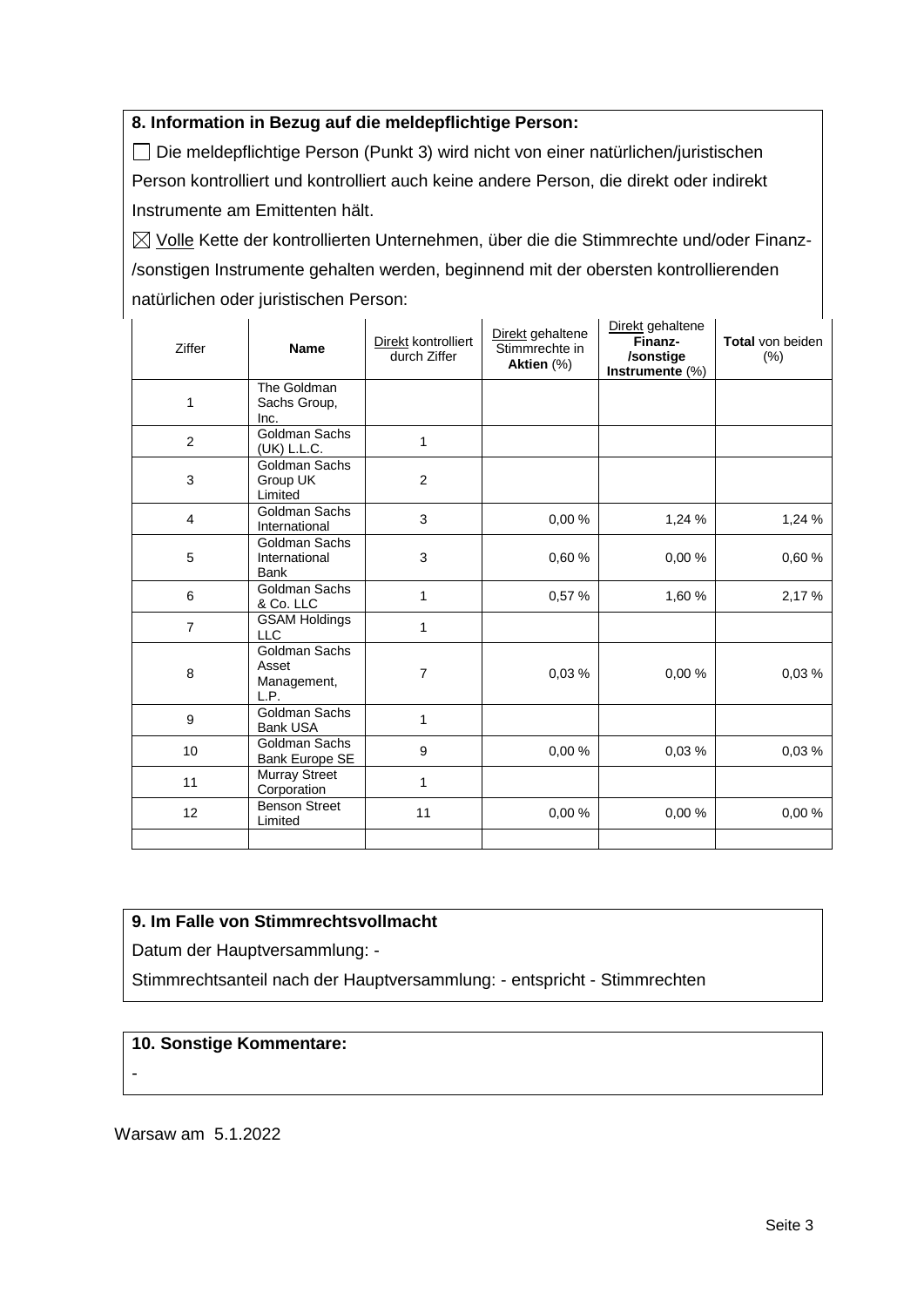# **Major holdings notification pursuant to Sec. 130 to 134 BörseG 2018**

Warsaw, 5.1.2022

## **Overview**

#### **Notification made after deadline**

Caution: In case of violations of major holdings notification rules, please pay attention to Section 137 BörseG 2018 (Suspension of voting rights)

|  |  | 1. Issuer: S&T AG |  |  |
|--|--|-------------------|--|--|
|--|--|-------------------|--|--|

**2. Reason for the notification:** Acquisition or disposal of voting rights

#### **3. Person subject to notification obligation**

**Name:** The Goldman Sachs Group, Inc.

**City:** Wilmington

**Country:** United States of America (USA)

#### **4. Name of shareholder(s):**

### **5. Date on which the threshold was crossed or reached:** 3.1.2022

#### **6. Total positions**

|                                                                                | % of voting rights<br>attached to<br>shares $(7.A)$ | % of voting rights<br>through<br>financial/other<br>instruments $(7.B.1 +$<br>7.B.2 | <b>Total</b> of both in %<br>$(7.A + 7.B)$ | Total number of<br>voting rights of<br>issuer |
|--------------------------------------------------------------------------------|-----------------------------------------------------|-------------------------------------------------------------------------------------|--------------------------------------------|-----------------------------------------------|
| Resulting situation on the<br>date on which threshold<br>was crossed / reached | 1.20 %                                              | 2,87 %                                                                              | 4.07 %                                     | 66 096 103                                    |
| Position of previous<br>notification (if applicable)                           | 0.80%                                               | 3.13%                                                                               | 3.93%                                      |                                               |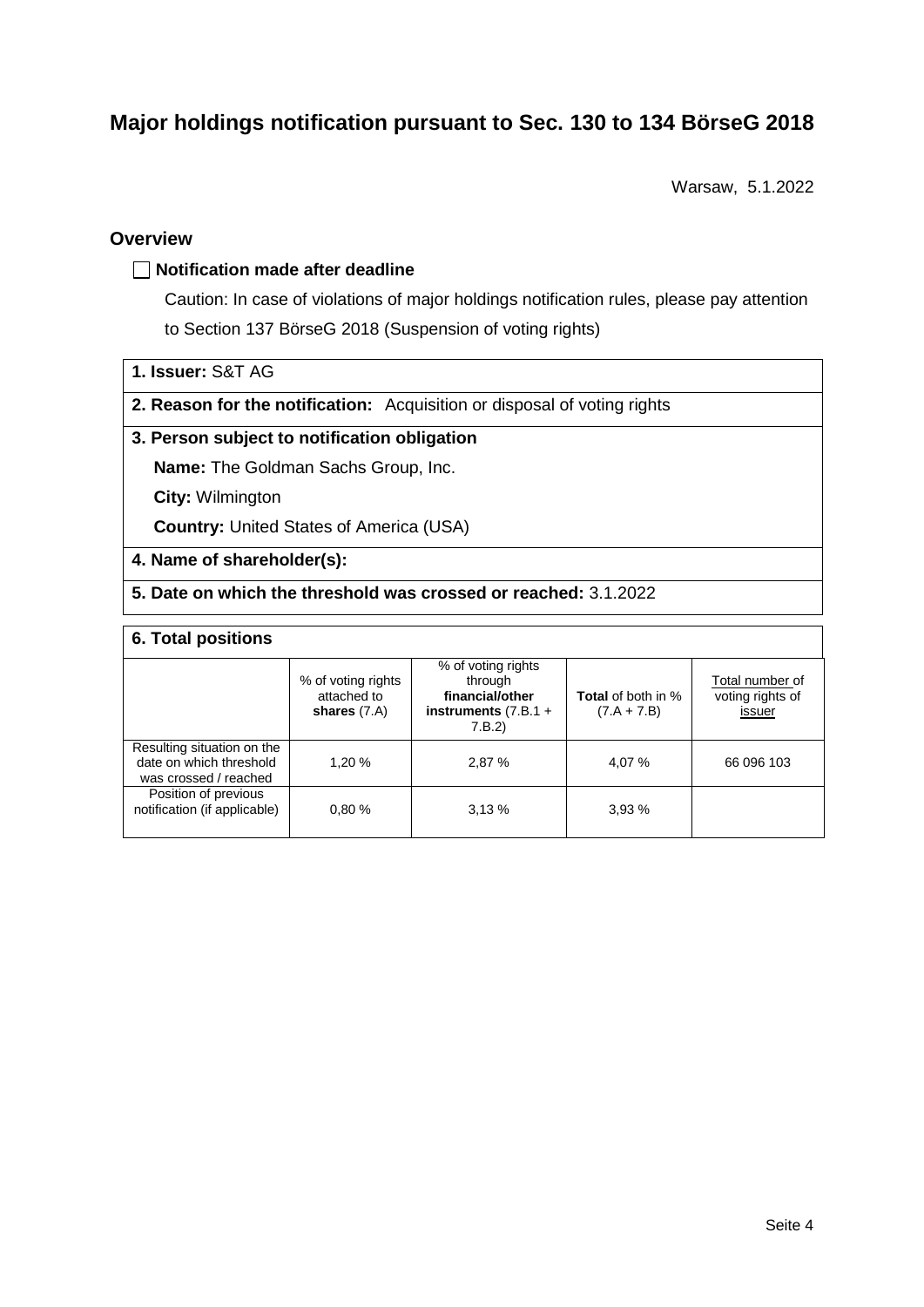# **Details**

| 7. Notified details of the resulting situation: |
|-------------------------------------------------|
|-------------------------------------------------|

| A: Voting rights attached to shares |                                    |                                      |                                    |                                      |  |  |
|-------------------------------------|------------------------------------|--------------------------------------|------------------------------------|--------------------------------------|--|--|
|                                     |                                    | Number of voting rights              | % of voting rights                 |                                      |  |  |
| <b>ISIN Code</b>                    | Direct<br>(Sec 130 BörseG<br>2018) | Indirect<br>(Sec 133 BörseG<br>2018) | Direct<br>(Sec 130 BörseG<br>2018) | Indirect<br>(Sec 133 BörseG<br>2018) |  |  |
| AT0000A0E9W5                        |                                    | 795 016                              |                                    | 1,20 %                               |  |  |
| <b>SUBTOTAL A</b>                   | 795 016                            |                                      | 1.20 %                             |                                      |  |  |

| B 1: Financial / Other Instruments pursuant to Sec. 131 para. 1 No. 1 BörseG 2018 |                        |                        |                                                                                      |                    |  |
|-----------------------------------------------------------------------------------|------------------------|------------------------|--------------------------------------------------------------------------------------|--------------------|--|
| Type of instrument                                                                | <b>Expiration Date</b> | <b>Exercise Period</b> | Number of voting<br>rights that may be<br>acquired if the<br>instrument is exercised | % of voting rights |  |
| Securities Lending                                                                | n.a.                   | n.a.                   | 1 220 734                                                                            | 1,85 %             |  |
|                                                                                   |                        | <b>SUBTOTAL B.1</b>    | 1 220 734                                                                            | 1.85 %             |  |

| B 2: Financial / Other Instruments pursuant to Sec. 131 para. 1 No. 2 BörseG 2018                                                                             |            |      |                     |         |        |  |
|---------------------------------------------------------------------------------------------------------------------------------------------------------------|------------|------|---------------------|---------|--------|--|
| Physical /<br>Number of<br>Expiration<br>Exercise<br>% of voting<br>Type of instrument<br><b>Cash Settlement</b><br>Period<br>rights<br>voting rights<br>Date |            |      |                     |         |        |  |
| Swap                                                                                                                                                          | 08.07.2030 | n.a. | Cash                | 660 285 | 1,00 % |  |
| <b>Call Warrants</b>                                                                                                                                          | 31.12.2030 | n.a. | Cash                | 17 357  | 0.03%  |  |
|                                                                                                                                                               |            |      | <b>SUBTOTAL B.2</b> | 677 642 | 1.03%  |  |